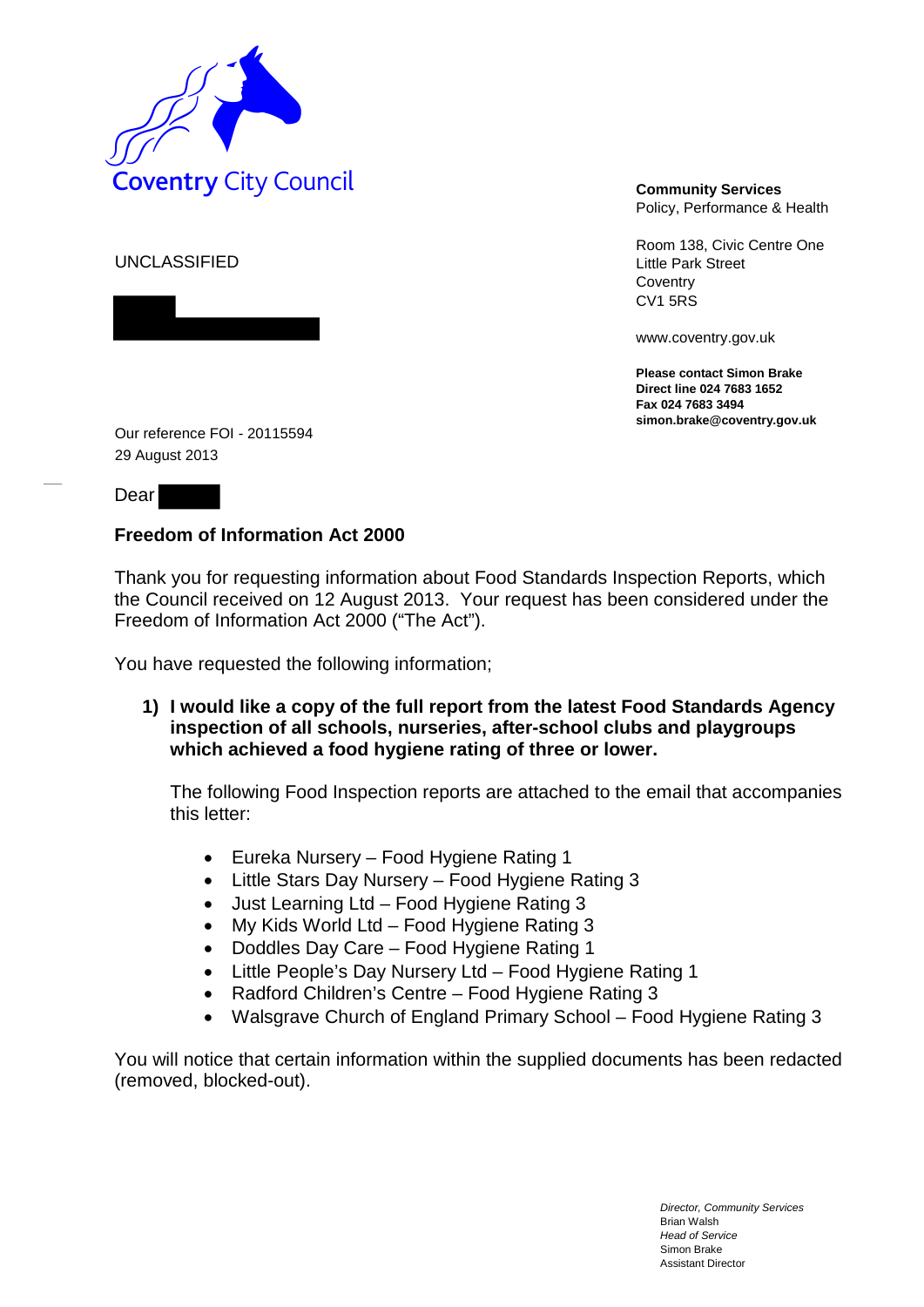The Council is withholding this information as it falls under the exemption(s) in Section 40 (2) and the first condition of subsection (3) of the Act, which relates to personal information.

The Council considers that in respect of information relating to identities and contact details of third parties and junior Council officers involved in this process, that this meets the definition for personal data set out in Section 1(1) of the Data Protection Act 1998 ("DPA") as:

"data which relate to a living individual who can be identified - (a) from those data, or (b) from those data and other information which is in the possession of, or is likely to come into the possession of, the data controller and includes any expression of opinion about the individual and any indication of the intentions of the data controller or any other person in respect of the individual."

The Council thus considers that the requested information is caught by the exemption to disclosure contained in Section 40 (2) of the Act and the related first condition of Section 40 (3).

To explain further, a disclosure made under the Act is judged to be a disclosure to the wider world and here the Council must consider disclosure of personal information in line with the provisions of the Data Protection Act.

In this instance it is judged that the personal information relating to third parties (such as staff of the settings inspected) involved and also junior Council staff undertaking inspection work for example is being processed by the Council for the purposes of Food Hygiene Inspections and not for any wider disclosure purposes.

Individuals involved would also have no reasonable expectation that their details would be disclosed to the world-at-large.

Any disclosure of this information would be judged in this instance to breach the principles of the Data Protection Act, notably the first principle - that of fair and lawful processing and the second principle - that of processing for specified and notincompatible purposes.

This is why certain names and direct contact details have been removed in this instance.

Please note that most of the information that you request is owned by the Coventry City Council and subject to copyright protection. Under the Re-Use of Public Sector Information 2005 Regulations you are free to use this information for your own use or for the purposes of news reporting. However, any other type of re-use under the Regulations, for example; publication of the information or circulation to the public, will require permission of the copyright owner and may be subject to terms and conditions. For documents where the copyright does not belong to Coventry City Council you will need to apply separately to the copyright holder.